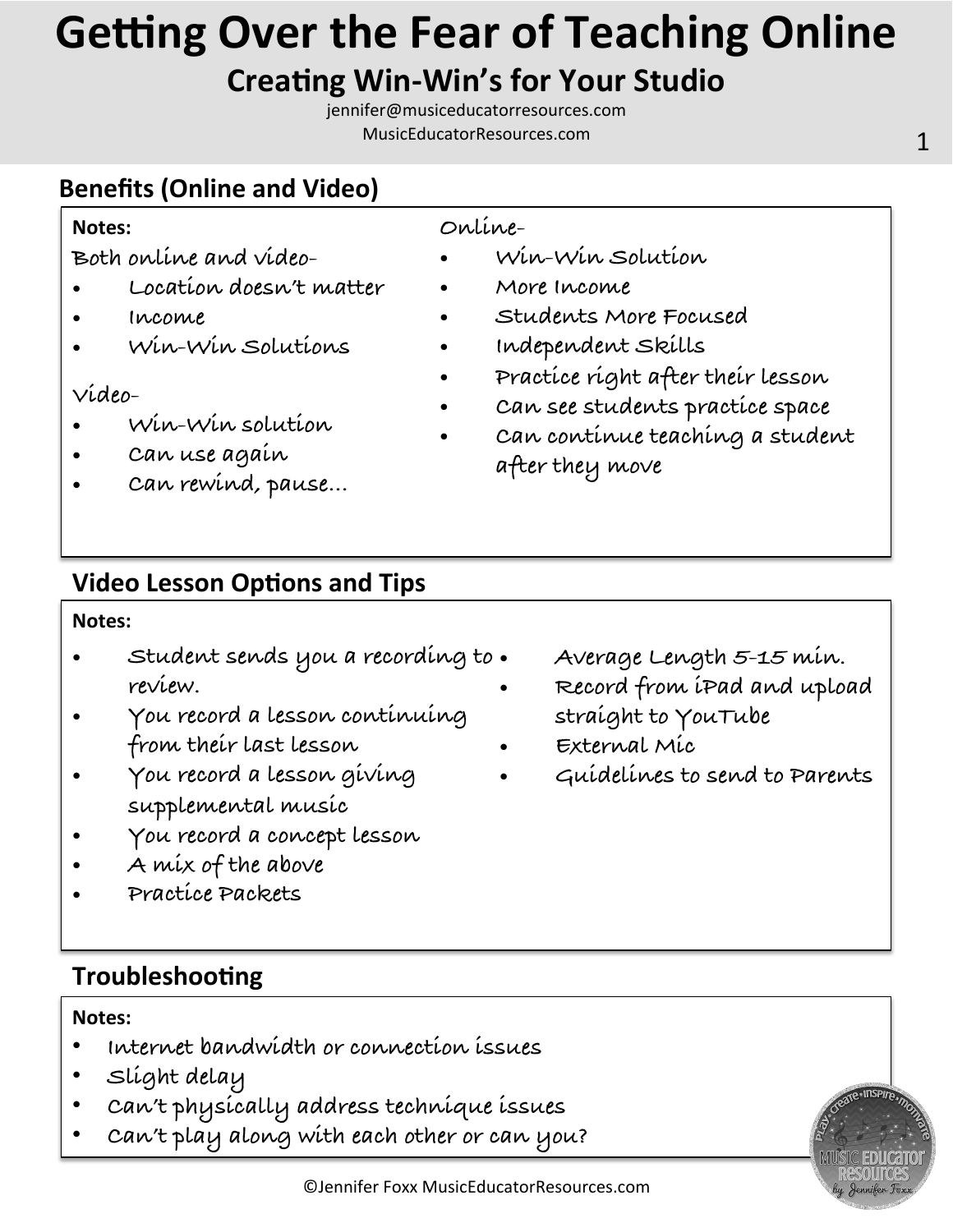# **Getting Over the Fear of Teaching Online**

## **Creating Win-Win's for Your Studio**

jennifer@musiceducatorresources.com MusicEducatorResources.com 2 

## **Equipment**

#### **Notes:**

- **Laptop or iPad/Tablet**
- **iPad mount or table**
- **Good lighting**
- **Webcam (optional)**
- **Software (optional)**
- **External microphone**
- **Headset (optional)**

## **Popular Platforms**

#### **Notes:**

- **Zoom**
- **Skype**
- **Facetime**
- **YouTube Live/Google Hangouts**

### **Set Up and Recording**

#### **Notes:**

**Easiest wayiPad camera, upload video to YouTube, email link and assignment to parent.** 

## **Finding Students**

#### **Notes:**

- **Make it known**
- **Online- Website, Social Media**
- **Create and Share a Video**